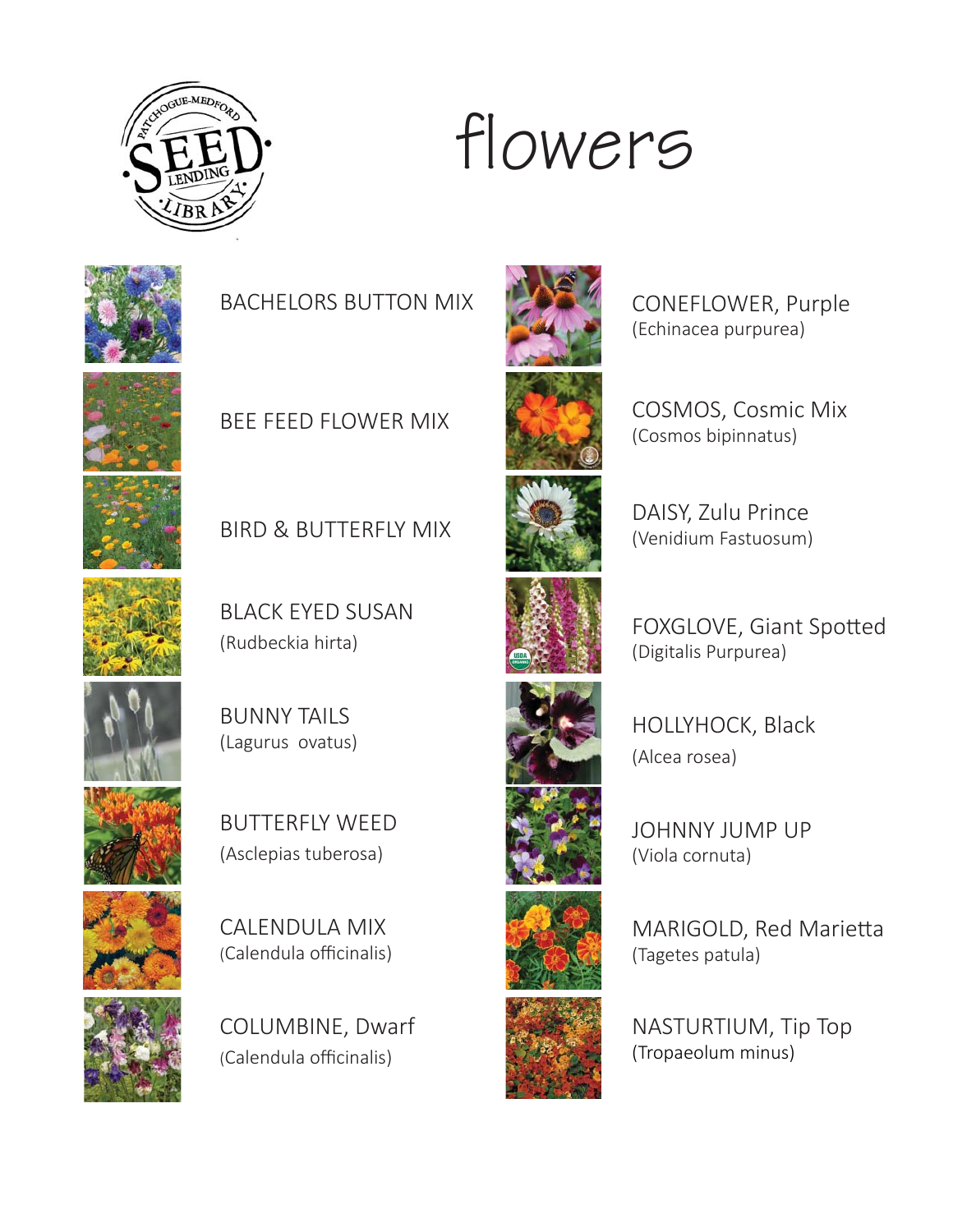

### flowers



NIGHT SCENTED STOCK (Matthiola longipetala)



PAINTED TONGUE (Salpiglossis sinuata)

PERFECT MIX FLOWER (Nicotiana Alata)



PETUNIA, Old-Fashioned Vining (Peturnia multifora)



POPPY, California Mix (Eschscholzia californica)







VERBENA (Verbena bonariensis)

SUNFLOWER, Akira (Helianthus annuus)

SUNFLOWER MIX (Helianthus annuus)

ZINNIA, Persian Carpets (Zinnia elegans)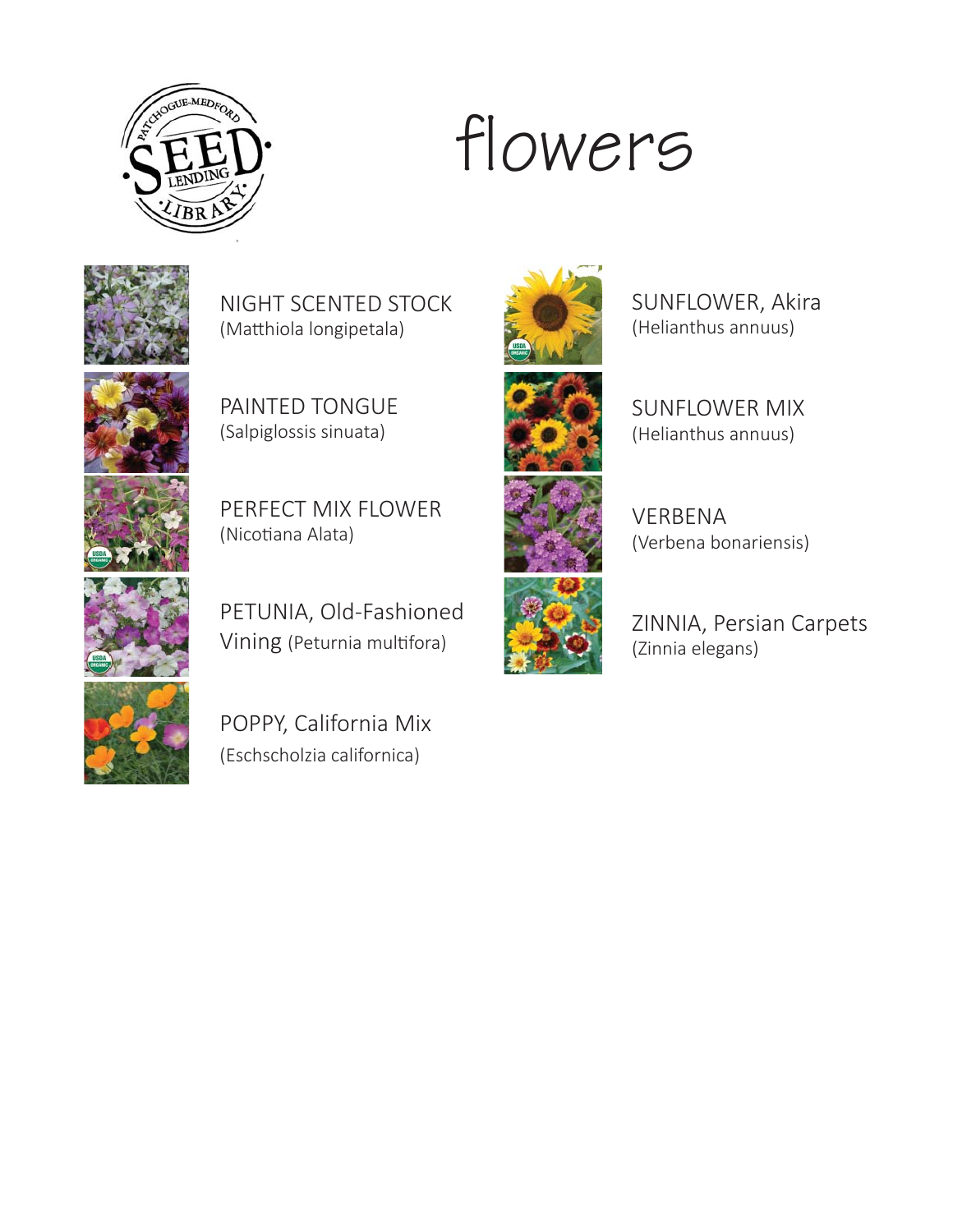

# herbs and spices







CATNIP (Nepeta cataria)



CHAMOMILE, German (Matricaria recitota)

CHIVES (Allium schoenoprasum)



CILANTRO (Coriandrum sativum)

CUMIN (Cuminum cyminum)















OREGANO, Greek













THYME (Thymus vulgaris)

ST. JOHN'S WORT (Hypericum perforatum)

(Melissa officinalis)

LEMON BALM

MARJORAM, Sweet (Origanum majorana)

(Origanum heracleoticum)

PARSLEY, Giant from Italy (Petroselinum crispum)

ROSEMARY (Rosmarinus officinalis)

SAGE, Green Culinary (Salvia officinalis)

SPEARMINT (Mentha spp.)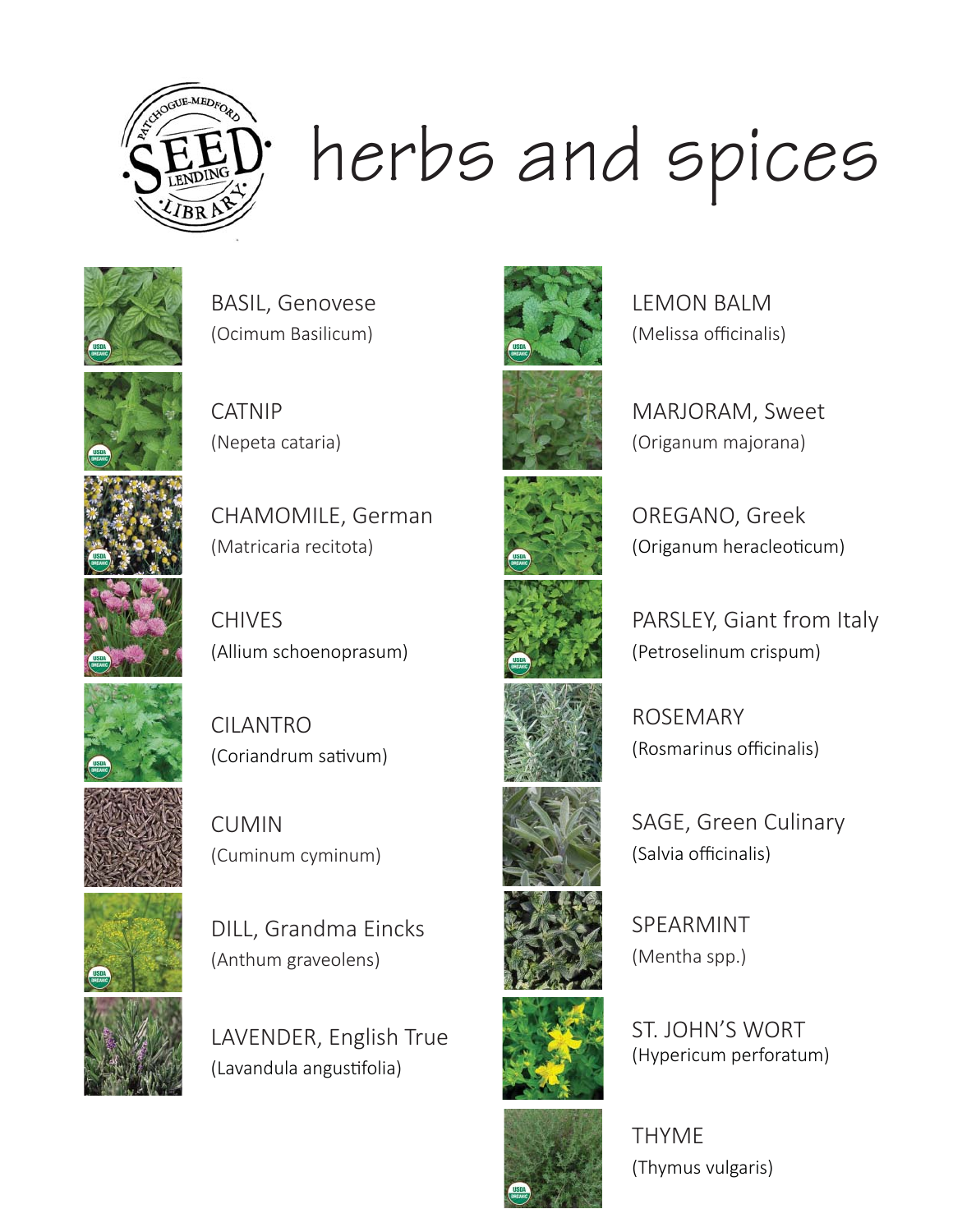

## vegetables



ARUGULA, Apollo (Eruca Sativa)







BEAN, Kentucky Wonder Bush (Phaseolus vulgaris)



BEAN, Kentucky Wonder Pole (Phaseolus vulgaris)



BEAN, Lima Henderson Bush (Phaseolus lunatus)



BEAN, Painted Pony (Phaseolus vulgaris)







BROCCOLI, Calabrese (Brassica oleracea)



CABBAGE, Early Jersey Wakefield (Brassica oleracea)



CARROT , Dragon (Daucus carota)



CARROT, Red Cored Chantenay (Daucus carota)



CARROT, Scarlet Nantes (Daucus carota)



CELERY, Tall Utah (Apium graveolens)



CORN, Golden Bantam (Zea mays)



CUCUMBER, Early Fortune (Cucumis sativus)



EGGPLANT, Diamond (Solanum melongena)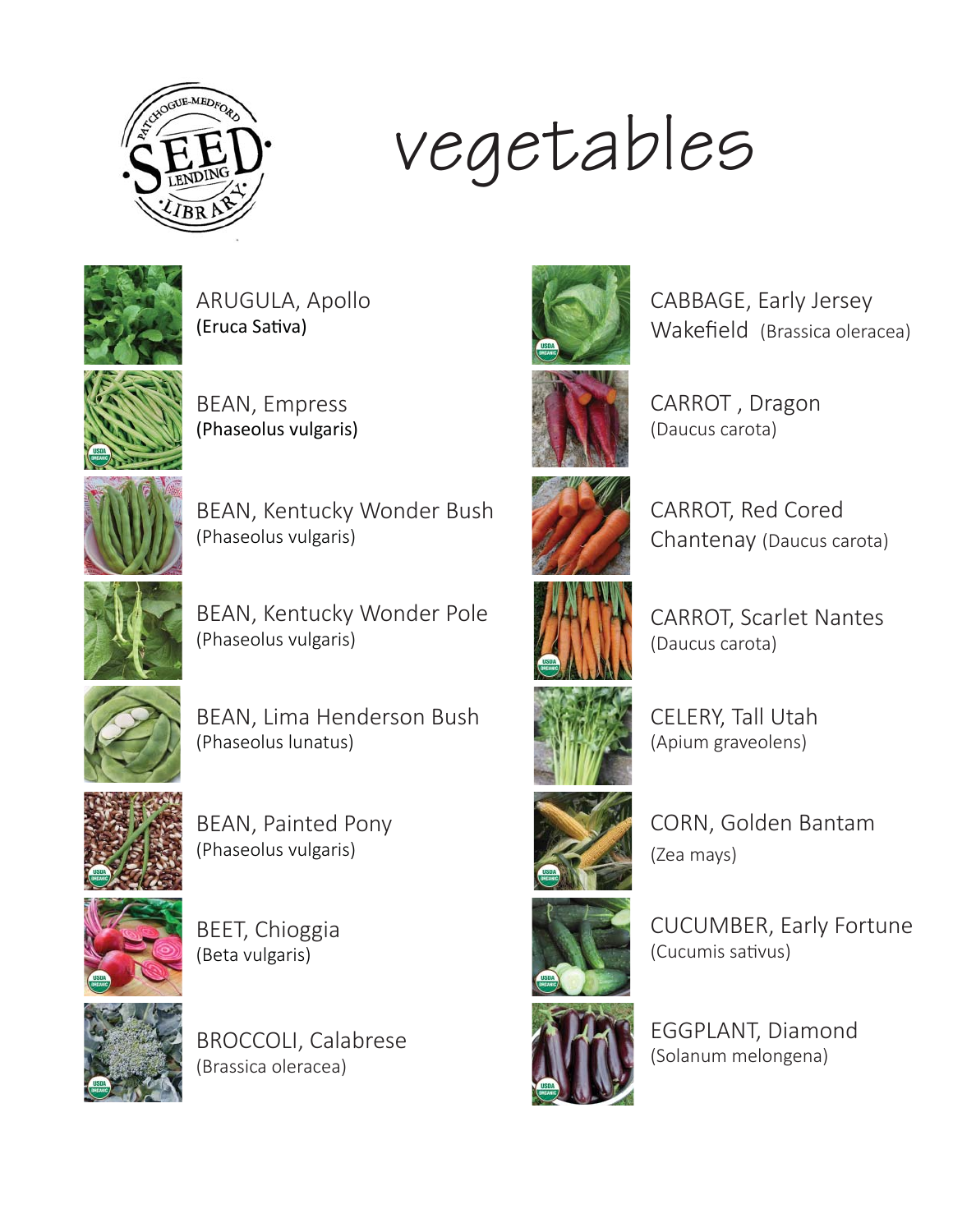

## vegetables







GROUND CHERRY (Physalis griseav)



KALE, Dwarf Blue Curled (Brassica oleracea)



LETTUCE, Seed Savers Mix (Lactuca sativa)







MELON, Sweet Granite (Cucumis melo)



PEAS, Amish Snap (Pisum sativum)



PEAS, Sugar Snap (Pisum sativum)







PEPPER, Georgia Flame (Capsicum annuum)



PEPPER, Jalepeno Traveler (Capsicum annuum)











SPINACH, Bloomsdale (Spinacia oleracea)



SQUASH, Black Beauty (Cucurbita pepo)



SQUASH, Cornfield Pumpkin) (Cucurbita pepo)